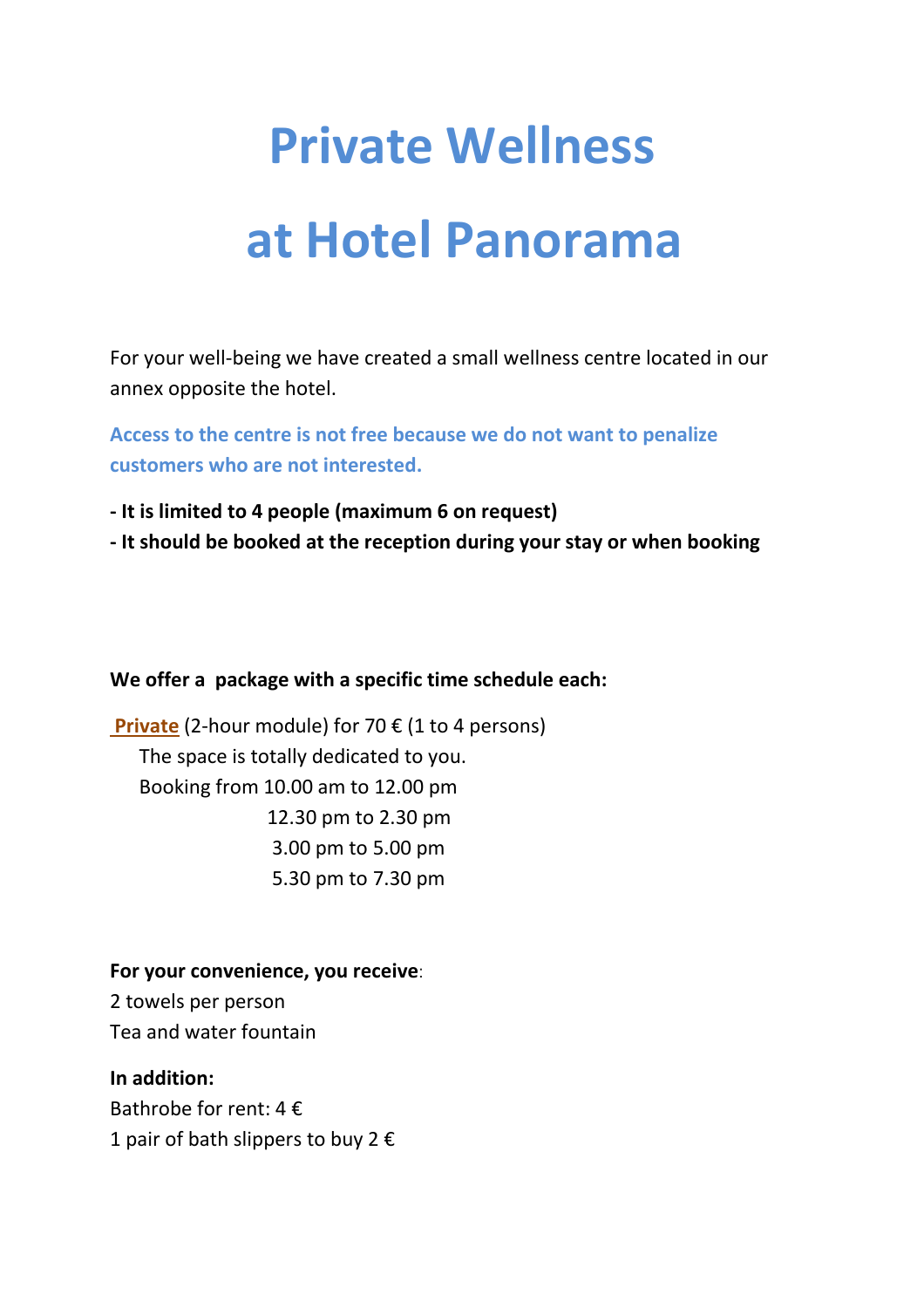### **The Wellness of Hotel Panorama is an ideal place for healing the body and the mind in a Zen space open to the outside.**

#### Enjoy

**- the swimming pool heated to 30 °C** with bench seat and stream for static swimming

**Swimming against the current is very effective and really helps to practice swimming in a small pool. The powerful stream allows static swimming. The bench also allows more gentle activities such as spa.** 

#### **- the infinity Jacuzzi:**

**The water heated to body temperature (36 °C) dilates the arteries, increases blood circulation and reduces joint pain. Its hydro-massage will help you reduce muscle tension, stress and fatigue. The impact goes far beyond the pleasure derived from the bath. You come out relaxed, soothed and rejuvenated.** 

#### **- the Physiotherm infrared sauna with multiple benefits.**

**The Austrian made Physiotherm infrared cabin contributes to greater well-being and more effective healthcare.** 

**The gentle 30° C infrared heat brings a new energy to your body and performs wonders:** 

- **Relieves back pain and other muscular pains.**
- **Purifies and detoxifies your body.**
- **Strengthens your immune system.**
- **Improves your bloodstream.**
- **Encourages weight loss diets.**
- **Supports treatments against skin diseases and allergies.**
- **Many athletes use it for muscle relaxation and for a revalidation after an injury**

#### **- the terrace**

**In the summer, relax on deck chairs and enjoy sunbathing. In the winter enjoy a good bowl fresh air.** 

## **House Rules**

**Anyone making a booking in the wellness centre automatically agrees with the house rules. These are designed to ensure safety, order, peace and health in our centre.**